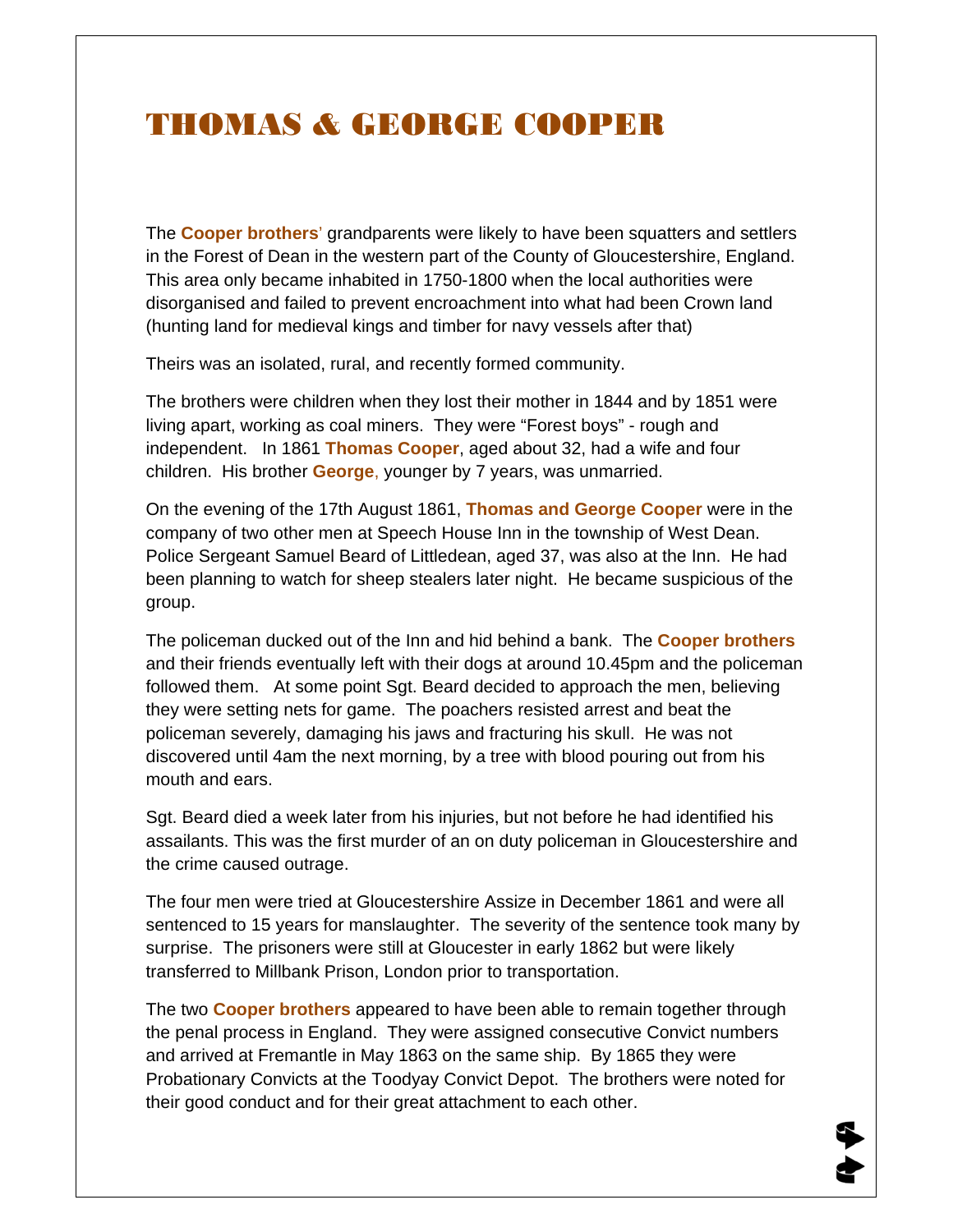On the morning of February 10<sup>th</sup>, 1865 they were working together using explosive charges to drill for water through rock. At 6.45am a shot-hole was drilled at the base of the well shaft. It was primed and then set to detonate after the men had climbed out. However, it failed to go off and after waiting an hour and a half the two brothers went back down the well to re-drill the hole and re-set the charge. This was not an unusual task; the brothers had reportedly done this dozens of times during their working lives.

At just past 9 o'clock, when the two brothers were still working about 8 metres below ground, there was an explosion. The Depot medical officer was on the spot and both men were pulled up and transferred to the Infirmary nearby.

Further medical aid was sent for from York and Dr McCoy arrived as promptly as possible that evening. Today the road distance between York and Toodyay is just over 60km and is about an hour's drive. In 1865 the journey by horse and cart, on less formed roads, took much longer.

Both men's injuries were horrific. **George**'s arms were smashed and he also suffered other dreadful wounds. It was a mercy when he died at 11pm that evening. Thomas lost an eye and tow wadding, placed between the powder and the tamping, was driven in under his chin by nearly 5cm.

**George** was buried in the Toodyay area at an unknown location; the current public cemetery at Toodyay was not established until after this date.

**Thomas** eventually recovered, although for a while his condition was considered precarious. He received his ticket of leave in April 1865, which allowed him to seek work within a nominated district, as long as he reported regularly to the local magistrate.

Two years later, **Thomas** was employed at the Gwalla copper mine, located 50 km north of Geraldton and near the current town of Northampton. A settlement developed around the mine-site which operated between 1859 and 1868, and later re-opened in 1907.

On the 14th August 1867 **Thomas** was at work in the Gwalla mine. He lit a fuse for a blast. The blast did not go off and he went back in to find the cause. As he drew near the location of the charge there was an explosion and he lost his life.

It was six years - almost to the day - that **Thomas and his brother George** had tried to avoid being caught poaching a few hares on the other side of the world.

**Information about the Cooper brothers' lives prior to their arrival at Fremantle has been generously shared by Thomas Cooper's great-great-grandson, Steven Carter who resides in Nottingham, England.**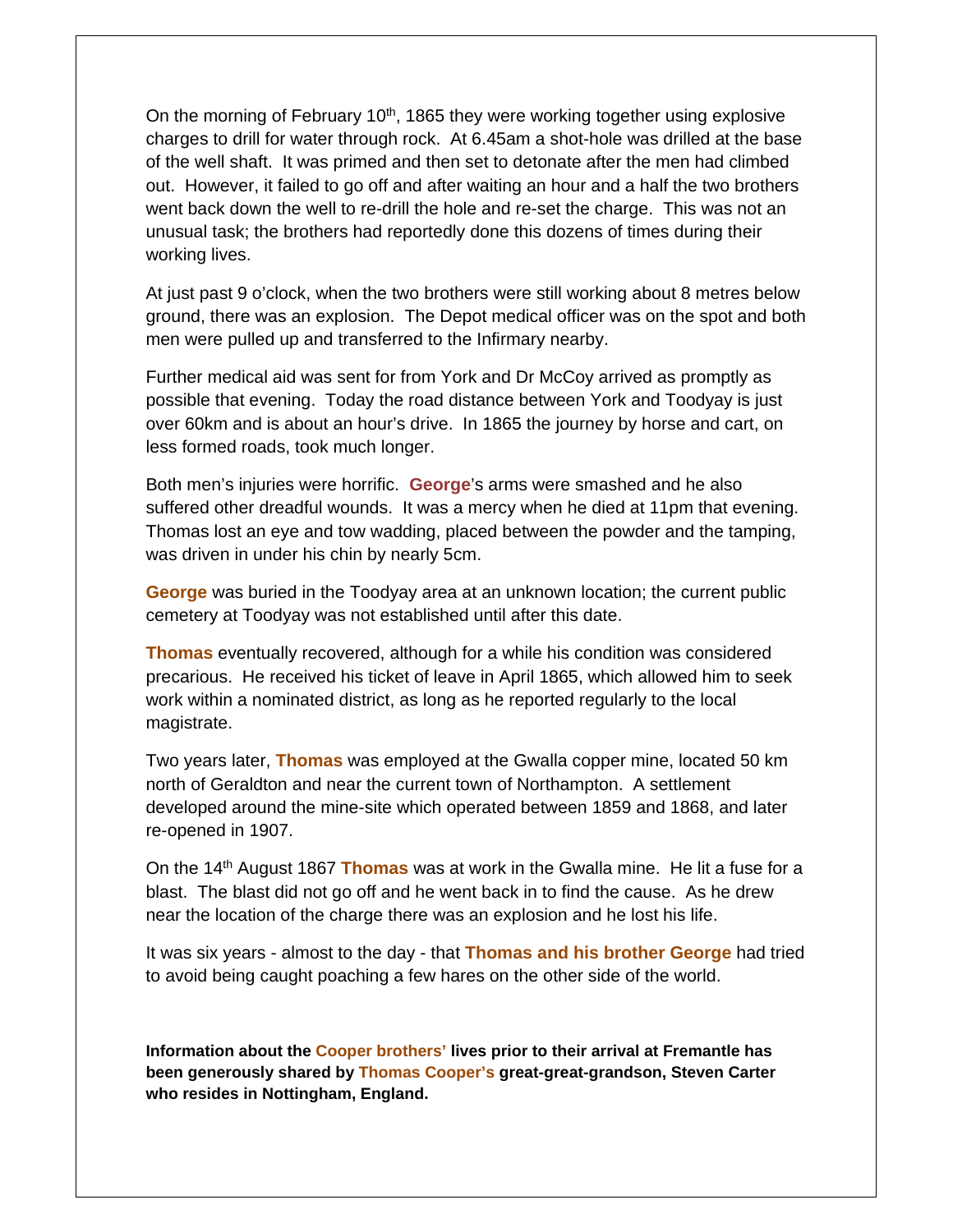## THOMAS COOPER

# **Number:** 7049

| Died: $14th$ August 1867 |
|--------------------------|
|                          |

**Arrival date:** 29th May 1863 **Ship:** *Clyde*

**Ticket of Leave:**  $26<sup>th</sup>$  April 1865



**Physical description:** Blue eyes, round face, fresh complexion, middling stout build, slightly pock-pitted skin, height: 5ft 9in (175cm), light brown hair

Sentenced (with younger brother George) at Gloucester, England for

manslaughter  $-15$  years

- Married with four children, collier (coal miner)
- **Illiterate**
- Arrived at Fremantle in possession of a hymn book and a manual
- Badly injured (lost an eye) on 6<sup>th</sup> February 1865 from an explosion while digging a well at the Toodyay Convict Depot
- His brother, George Cooper, died in the same blast
- Two and a half years later died (aged 37 or 38) in a mine explosion at Gwalla (Northampton)
- Has a great-great-grandson currently living in Nottingham, England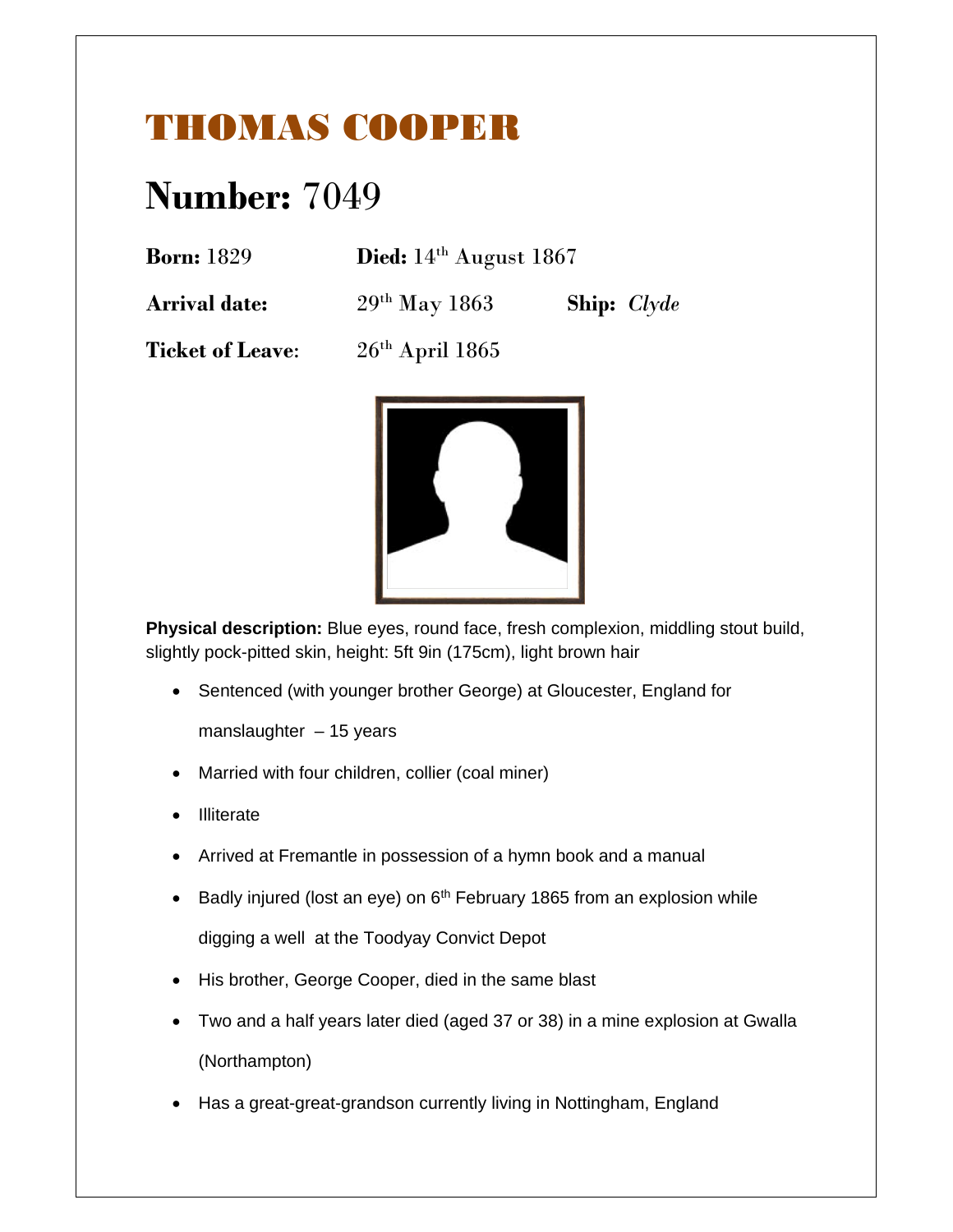## GEORGE COOPER

# **Number:** 7048

**Died:**  $6^{th}$  February 1865

**Arrival date:** 29th May 1863 **Ship:** *Clyde*

**Ticket of Leave:** Not allocated at time of death



**Physical description:** Grey eyes, full face, sallow complexion, middling stout build, scar on head, height 5ft 7in (170cm), light brown hair

• Sentenced in 1861 (with older brother Thomas) at Gloucester, England for

manslaughter – 15 years

- Unmarried, collier (coal miner)
- Semi-literate
- Arrived at Fremantle in possession of a hymn book and possibly some postage stamps
- Died from an explosive blast (aged 28 or 29) while digging a well at the

Toodyay Convict Depot